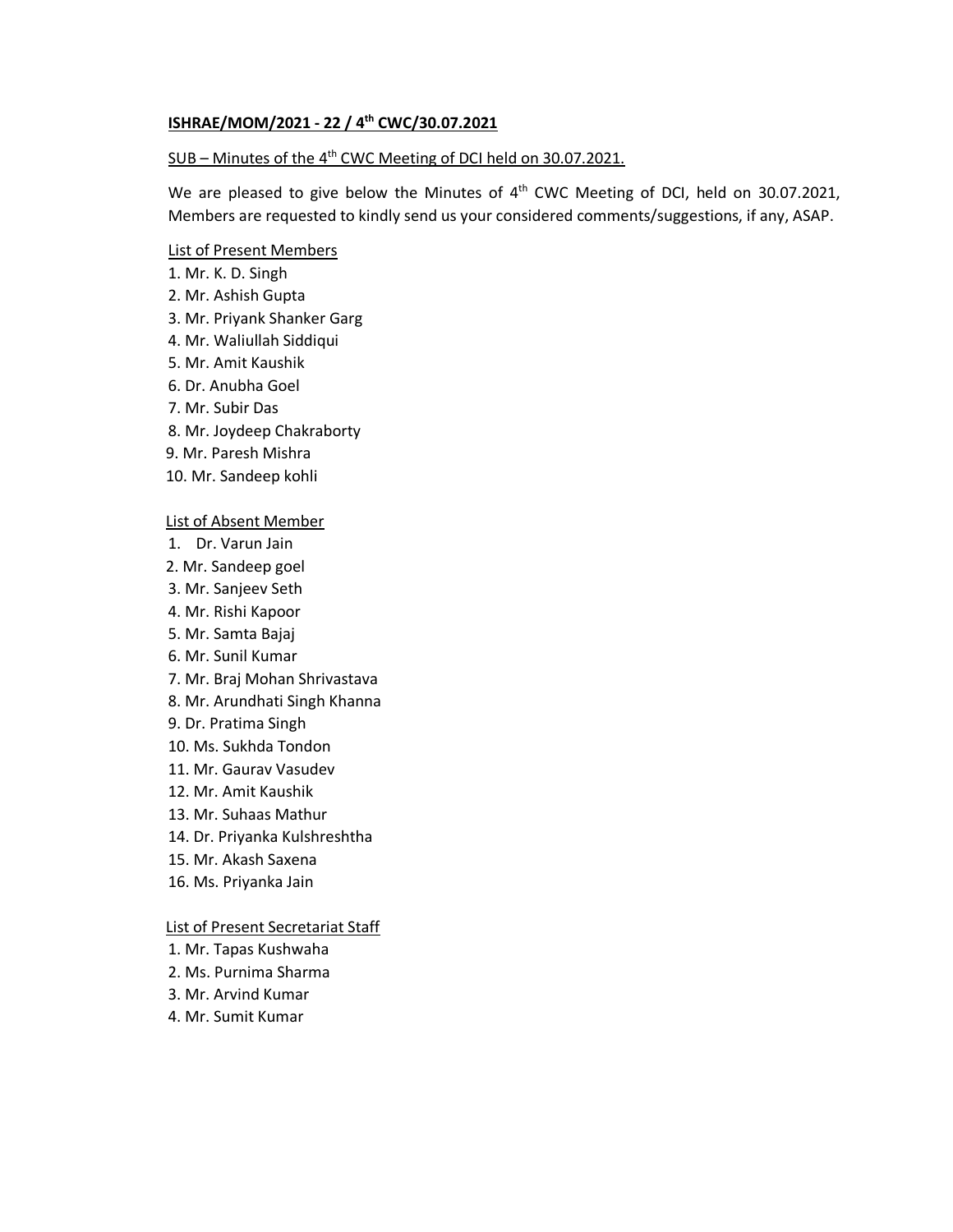# Proceedings of the Meeting

The quorum being completed, the agenda points were taken up as follows. Please see the below point of discussion and announcements,

• All the CWC members are requested to be present in the program of "Built Environment & Climate Change Using System Dynamics & EN-ROADS" at 11-August-2021. Every CWC members are also requested to market this program in their business network and offices. DCI will approach the IGBC & Assocham for collaboration regarding this program. Daikin will be approached by Mr. K. D. Singh for the partnership regarding this program. All the CWC members are requested to share this workshop's information through their social media handles.

• At the September End final proposition and plans will be discussed for ISHRAE NIGHT for this S.Y. 2021-22, A tentative date,10-Dec-2021 has been scheduled for the same.

• August will be the last month for the free programs to the Non-Members of Delhi Chapter of ISHRAE, from September onwards, program will be chargeable for the Non-members.

• DL Program will be planed soon, Ms. Purnima Sharma will coordinate with the DL speakers register for the Delhi Chapter of ISHRAE. All the DL programs will be closed by September2021.Same applies for the Full Day workshop also. All the Full day workshop will be paid one. For coming month onwards one full day workshop will be planned to each for a month in coming consecutive three months.

• DCI will try to conduct at least two programs on ICP under the guidance of Mr. Subir Das. DCI will also approach the Sub Chapters for their support regarding the ICP program. One separate meeting will be called among Mr. Subir Das, Mr. K.D. Singh, Mr. Ashish Gupta, Mr. V. K. Seth and Mr. Arvind Kumar on this regard to move forward.

• One of the prime concern areas is to make the student chapter for the Delhi Chapter of ISHRAE for this society year, Mr. Ashish Gupta will supervise the plan for making the New and Renewal of the Student Chapter of DCI.

• System Air and Paharpur cooling towers will be approach regarding the sponsorship participation for the DCI Cricket premier league.

• HVAC Conclave demo video will be shared with all the prospects of the virtual show. Mr. K. D. Singh and Mr. Ashish Gupta requested every CWC member to be a part of the event.

• Membership drive of DCI required little push to get the target. All the CWC members and staff are requested to give their best in this segment.

• TERI and DAIKIN will be approached for an Article on I-share. Under the guidance of Mr. K. D. Singh, DCI will approach DAIKIN for the Annual partnership of DCI of this S.Y. 2021-22. Mr. Sandeep Kholi asked the Advertisement proposal for the I -SHARE.

• DCI will try to conduct the program with the metro authorities. Mr. K. K. Mitra will share the name of the person from metro.